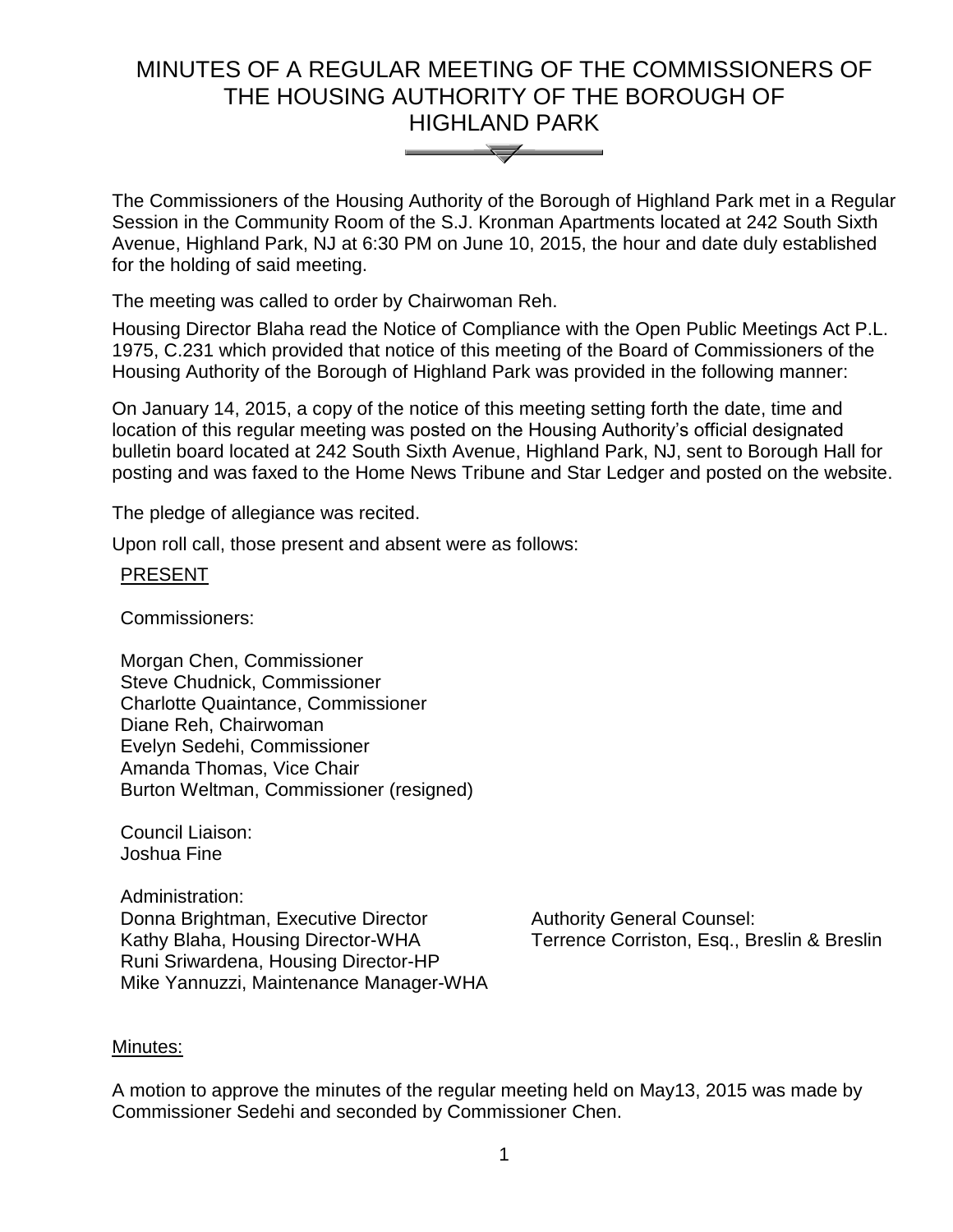| ROLL CALL: |             | Chen Chudnick Quaintance Reh Sedehi Thomas |  |  |
|------------|-------------|--------------------------------------------|--|--|
| AYES:      |             | Chen Chudnick Quaintance Reh Sedehi Thomas |  |  |
| NAYS:      | <b>None</b> |                                            |  |  |
| Abstain:   | <b>None</b> |                                            |  |  |
| Absent:    | <b>None</b> |                                            |  |  |

The Chair thereupon declared said motion approved.

#### Public Comment:

Juan Ratliff, 219 South Sixth, stated that he sent Executive Director Brightman a letter asking to meet with her.

Executive Director Brightman stated that she called him and left a message and he never called her back.

Mr. Ratliff acknowledged that but said he then sent a letter to her at the Woodbridge address and it was sent back to him.

Diane Reh stated that perhaps he could speak with her after the meeting.

New resident, Fathy Mekhal, 3D, was welcomed.

M.P. asked if we heard any news on the RAD program.

Executive Director Brightman said the program is on hold awaiting the publication of new regulations.

Dee Donnelly, 1H, asked if the notice about the Physical Needs Assessment inspection would be cancelled.

Housing Manager Sriwardena said, no, it was already done.

#### Communications:

Chairwoman Reh congratulated Lauren Adams on passing the Housing Specialist exam.

Commissioner Sedehi asked if she would be doing this work.

Executive Director Brightman stated that she will fill in.

Commissioner Chen asked Executive Director Brightman to explain the Lou's Electric proposal.

Executive Director Brightman explained that the fire signal panel at the family site was malfunctioning and AFA, our service provider, did not have a solution as the system is antiquated. Rather than replace the panel the Executive Director has suggested that we install fire and CO detectors in each apartment. This is what the code requires. Currently, on-call staff has to respond to the false signals and it is not a good use of their time.

Executive Director Brightman stated that the price can be lowered if the Authority purchases the detectors. She stated that this solution has been approved by the building department.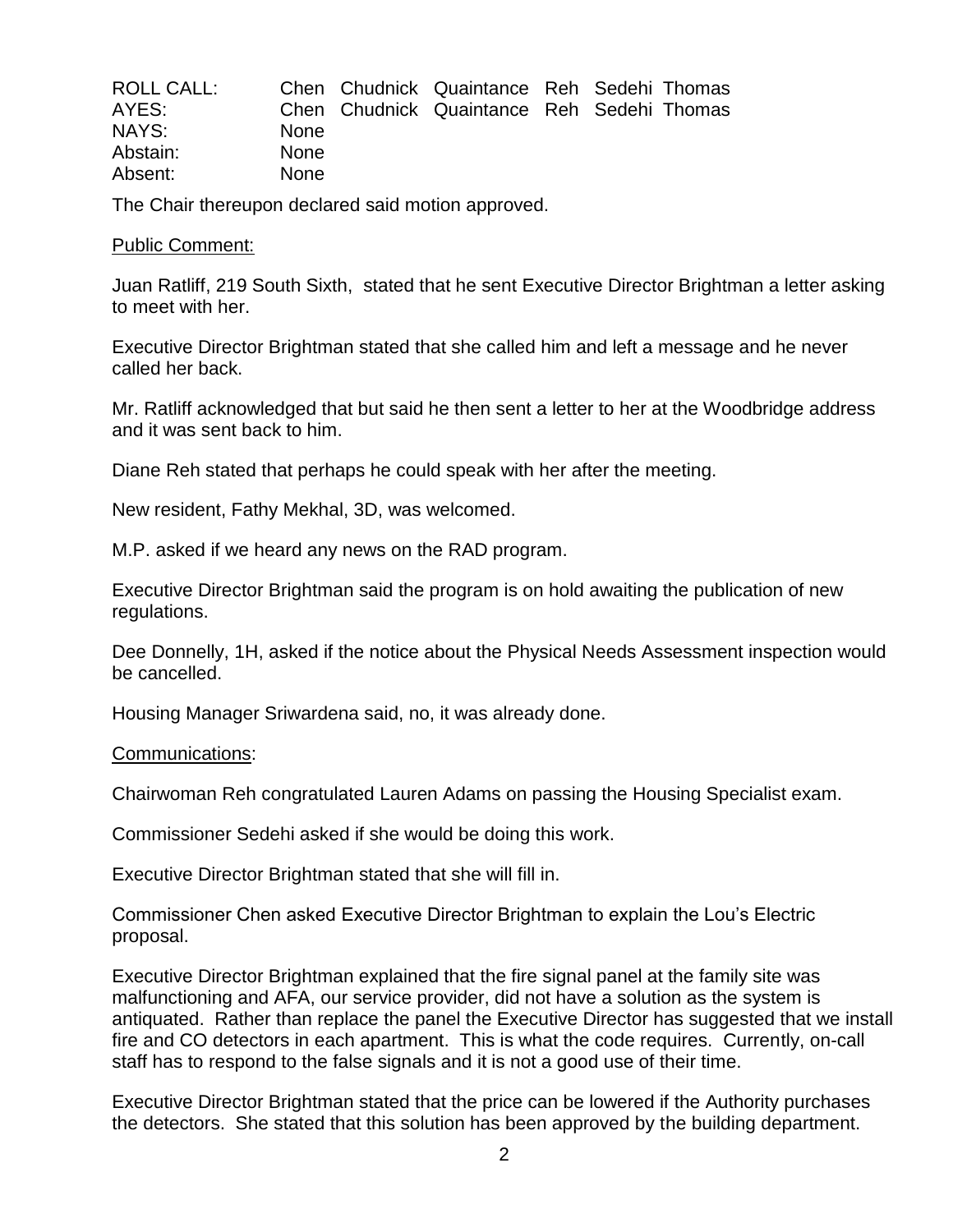Chairman Reh asked that the Executive Director speak with the fire official as well.

SEMAP – Executive Director Brightman stated the commissioners voted on this last month and this is the actual finding.

Executive Director Brightman stated that the Authority had a boiler inspection and was cited for an undersized expansion tank. We installed a larger one and are now in compliance.

Commissioner Chen asked if we knew the law had changed.

Executive Director Brightman stated that we were not informed.

Executive Director Brightman explained that with the proposal from Life Station tenants would wear an alert button and press it for medical emergency and with this system we could eliminate the pull cords and the panel. Currently, if the tenant resets the emergency pull cord, personnel cannot tell where the call came from. This system would be monitored by a central station and not send emergency personnel out unless there was a need. She stated that this is just a concept and that we would have to obtain prices from several vendors. Members thought this was a good idea to pursue.

Reports:

Executive Director's Report: no comment

Attorney's Report: no comment

Accountant's Report: no comment

**Staff Reports:** 

Runi Sriwardena's report:

Commissioner Sedehi asked how the garbage problem was going.

Housing Manager Sriwardena said better and that it was discussed today again at the tenant meeting.

Executive Director Brightman asked Josh Fine if he would ask the Borough to pick up the garbage twice a week instead of once.

Commissioner Chen asked about the elevators.

Executive Director Brightman stated it will be back on-line by the end of June.

Commissioner Chen asked about the problem tenant.

Housing Manager Sriwardena stated it was being handled by the attorney.

Section 8 Report: none

Committee Reports: none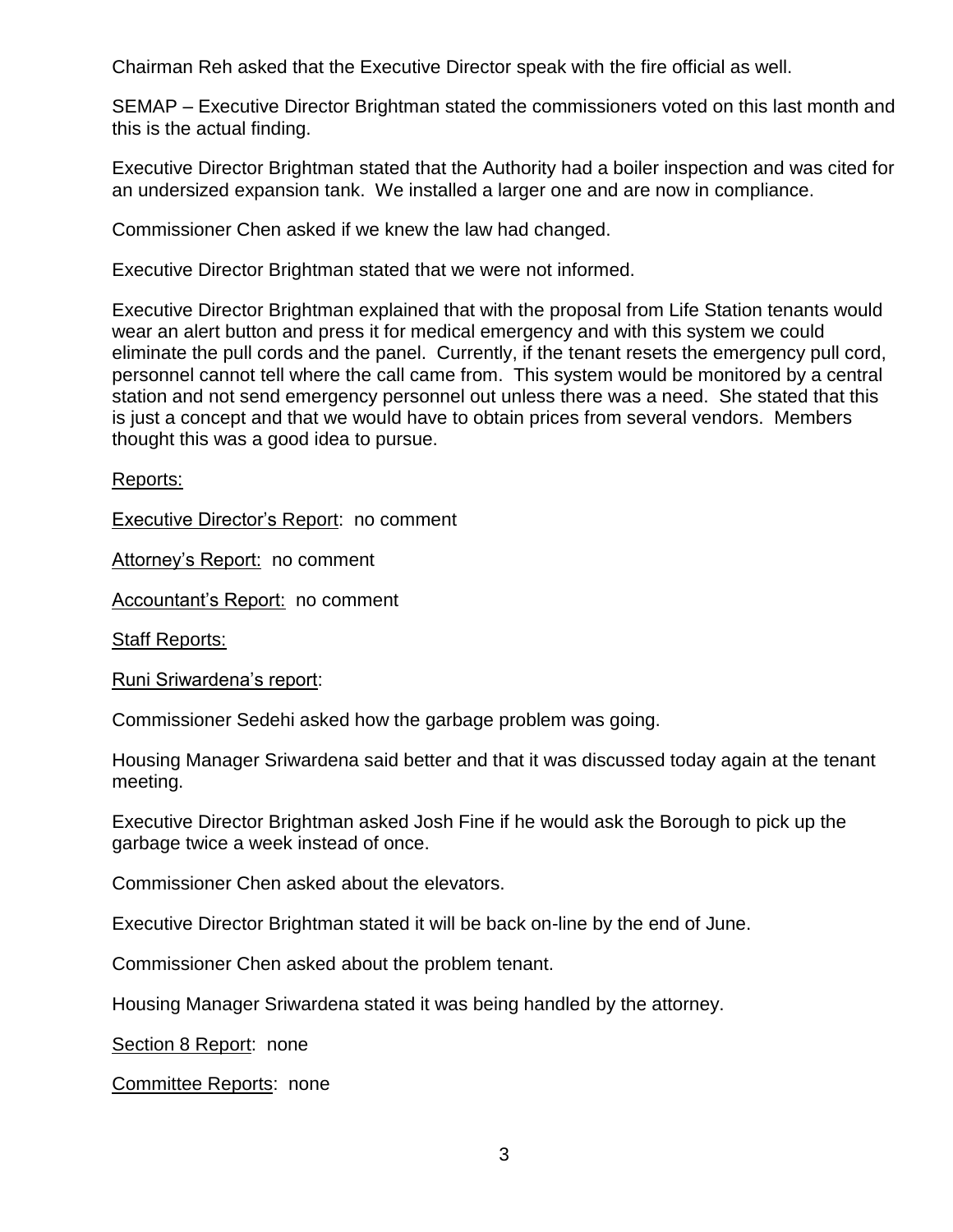# RESOLUTIONS

a) Reso #2015-22 – Approve a Four Day Workweek for the Months of July and August 2015

Motion moved by Commissioner Sedehi and seconded by Commissioner Chen.

# Discussion:

Commissioners Reh and Chen asked if this was the same as the Borough's schedule.

Executive Director Brightman responded that it was.

| <b>ROLL CALL:</b> |             | Chen Chudnick Quaintance Reh Sedehi Thomas |  |  |
|-------------------|-------------|--------------------------------------------|--|--|
| AYES:             |             | Chen Chudnick Quaintance Reh Sedehi Thomas |  |  |
| NAYS:             | <b>None</b> |                                            |  |  |
| Abstain:          | <b>None</b> |                                            |  |  |
| Absent:           | <b>None</b> |                                            |  |  |

The Chair thereupon declared said motion approved.

b) Reso #2015-26 – Appointing Housing Authority of the Borough of HP Commissioners to Serve on the HPAHC

Motion moved by Commissioner Thomas and seconded by Commissioner Chen to adopt Resolution #2015-26.

# **Discussion**

Executive Director Brightman gave an explanation as to why we need this corporation for the RAD program.

Mr. Fine asked that he be sent the by-laws.

Executive Director Brightman stated that she needs to assign officers as follows: Commissioner Sedehi, President; Chairwoman Reh, Vice President and Commissioner Chen, Treasurer.

| ROLL CALL: |             | Chen Chudnick Quaintance Reh Sedehi Thomas |  |  |
|------------|-------------|--------------------------------------------|--|--|
| AYES:      |             | Chen Chudnick Quaintance Reh Sedehi Thomas |  |  |
| NAYS:      | <b>None</b> |                                            |  |  |
| Abstain:   | <b>None</b> |                                            |  |  |
| Absent:    | <b>None</b> |                                            |  |  |

The Chair thereupon declared said motion approved.

c) Reso #2015-27 – Adopting Monthly Bill List for May 2015

Motion moved by Commissioner Sedehi and seconded by Commissioner Chen to adopt Resolution #2015-27.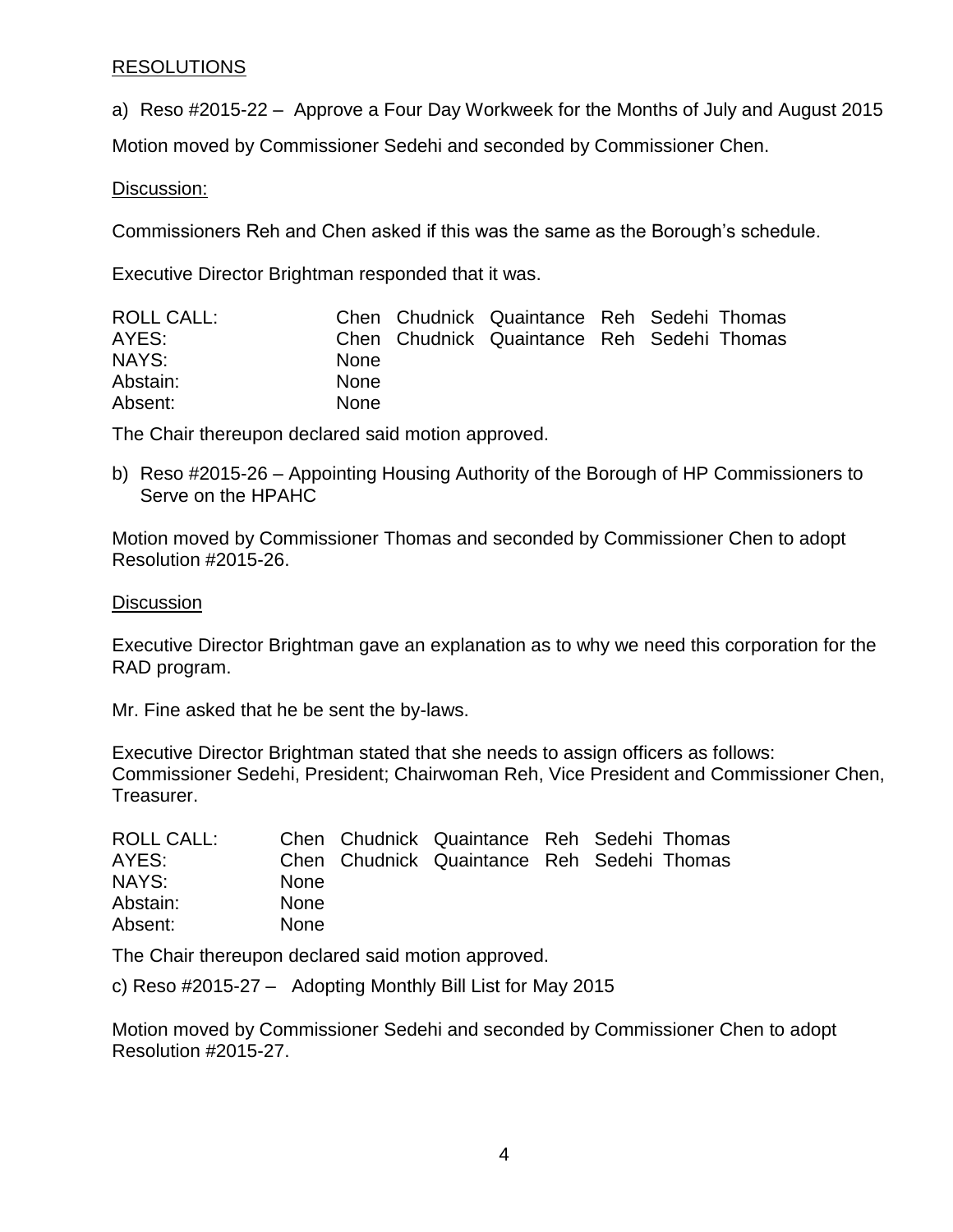# **Discussion**

Commissioner Chudnick asked what check #13020 was.

Executive Director Brightman stated that it is an employee's garnishment

| <b>ROLL CALL:</b> |             | Chen Chudnick Quaintance Reh Sedehi Thomas |  |  |
|-------------------|-------------|--------------------------------------------|--|--|
| AYES:             |             | Chen Chudnick Quaintance Reh Sedehi Thomas |  |  |
| NAYS:             | <b>None</b> |                                            |  |  |
| Abstain:          | <b>None</b> |                                            |  |  |
| Absent:           | <b>None</b> |                                            |  |  |

The Chair thereupon declared said motion approved.

d) Reso #2015-28 – Designate RAD Financial Consultant to Susan V. Lenz for \$25,000

Motion moved by Commissioner Sedehi and seconded by Commissioner Chen to adopt Resolution #2015-28.

# **Discussion**

Commissioner Chen asked about the Concourse Group and how the determination was made.

Executive Director Brightman stated that it was determined by the average time to complete and Lenz would be cheaper. Also, having a New Jersey person was a plus as they have a knowledge base with NJ's quirky rules and a better knowledge base of NJ programs. She stated that she worked with Susan Lenz before and she was very competent.

| <b>ROLL CALL:</b> |             | Chen Chudnick Quaintance Reh Sedehi Thomas |  |  |
|-------------------|-------------|--------------------------------------------|--|--|
| AYES:             |             | Chen Chudnick Quaintance Reh Sedehi Thomas |  |  |
| NAYS:             | <b>None</b> |                                            |  |  |
| Abstain:          | <b>None</b> |                                            |  |  |
| Absent:           | <b>None</b> |                                            |  |  |

The Chair thereupon declared said motion approved.

e) Reso #2015-21 – Award Contract for Banking Services to Unity Bank

Motion moved by Commissioner Chen and seconded by Commissioner Sedehi to adopt Resolution #2015-21.

# **Discussion**

Commissioner Thomas asked if they would inform us how they invest our dollars.

Executive Director Brightman said currently there is little to invest as we only get monthly draws.

| ROLL CALL: |             | Chen Chudnick Quaintance Reh Sedehi Thomas |  |  |
|------------|-------------|--------------------------------------------|--|--|
| AYES:      |             | Chen Chudnick Quaintance Reh Sedehi Thomas |  |  |
| NAYS:      | None.       |                                            |  |  |
| Abstain:   | <b>None</b> |                                            |  |  |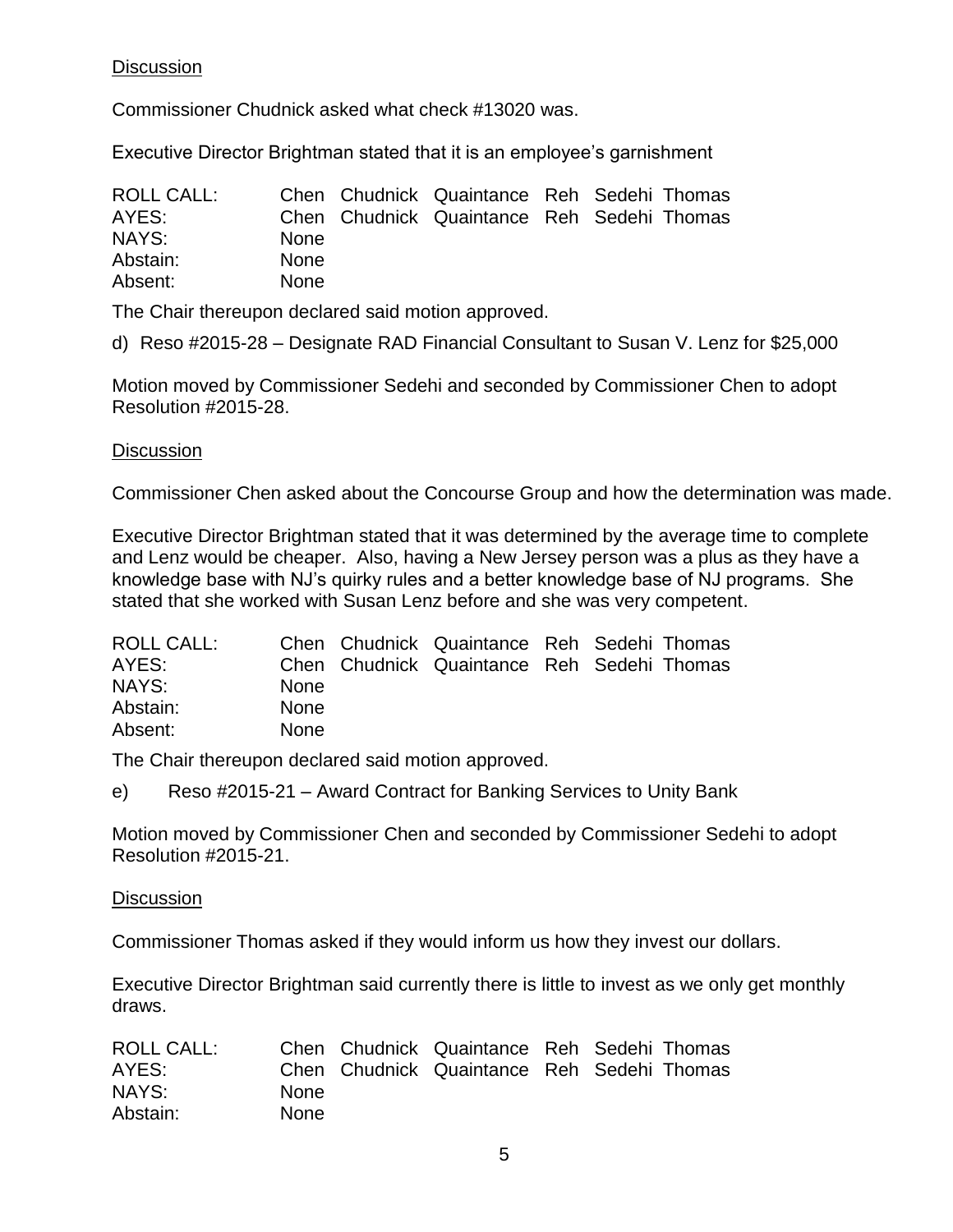Absent: None

The Chair thereupon declared said motion approved.

f) Reso #2015-29 – Award RAD Physical Condition Assessment Contract to Keres Consulting, Inc. for \$6,480.89

Motion moved by Commissioner Sedehi and seconded by Commissioner Thomas to adopt Resolution #2015-29.

### **Discussion**

Executive Director Brightman said the RAD requires additional information in the physical needs assessment. Keres did the Green CNA and since they had knowledge of our buildings, they were cheaper.

| ROLL CALL: |             | Chen Chudnick Quaintance Reh Sedehi Thomas |  |  |
|------------|-------------|--------------------------------------------|--|--|
| AYES:      |             | Chen Chudnick Quaintance Reh Sedehi Thomas |  |  |
| NAYS:      | <b>None</b> |                                            |  |  |
| Abstain:   | <b>None</b> |                                            |  |  |
| Absent:    | Weltman     |                                            |  |  |

The Chair thereupon declared said motion approved.

## New Business

Joshua Fine spoke about the Mayor's Wellness Campaign. He stated that Highland Park is trying to become the first Heart Safe municipality. He had inquired at the Housing Authority as to how many staff members had a CPPR certification as he was interested in placing a defibrillator in the building which would be monitored by Dr. Lacy.

Commissioner Sedehi stated that this may be a problem with training people and also the liability.

Executive Director Brightman stated that the Good Samaritan Act does not hold people responsible for helping others. She said we should try to participate as this would be a nice distinction for Highland Park.

Commissioner Thomas asked about the training.

Commissioner Sedehi asked about the need.

Mr. Fine said he would keep the board posted as he receives information. He stated that he has asked the Executive Director to attend the Council meeting on August 11 to explain RAD to the Council members. He went on to say that the Borough has a new COAH need of 359 units.

Executive Director Brightman stated that the new HPAHC could be instrumental in helping the Borough to meet its housing need.